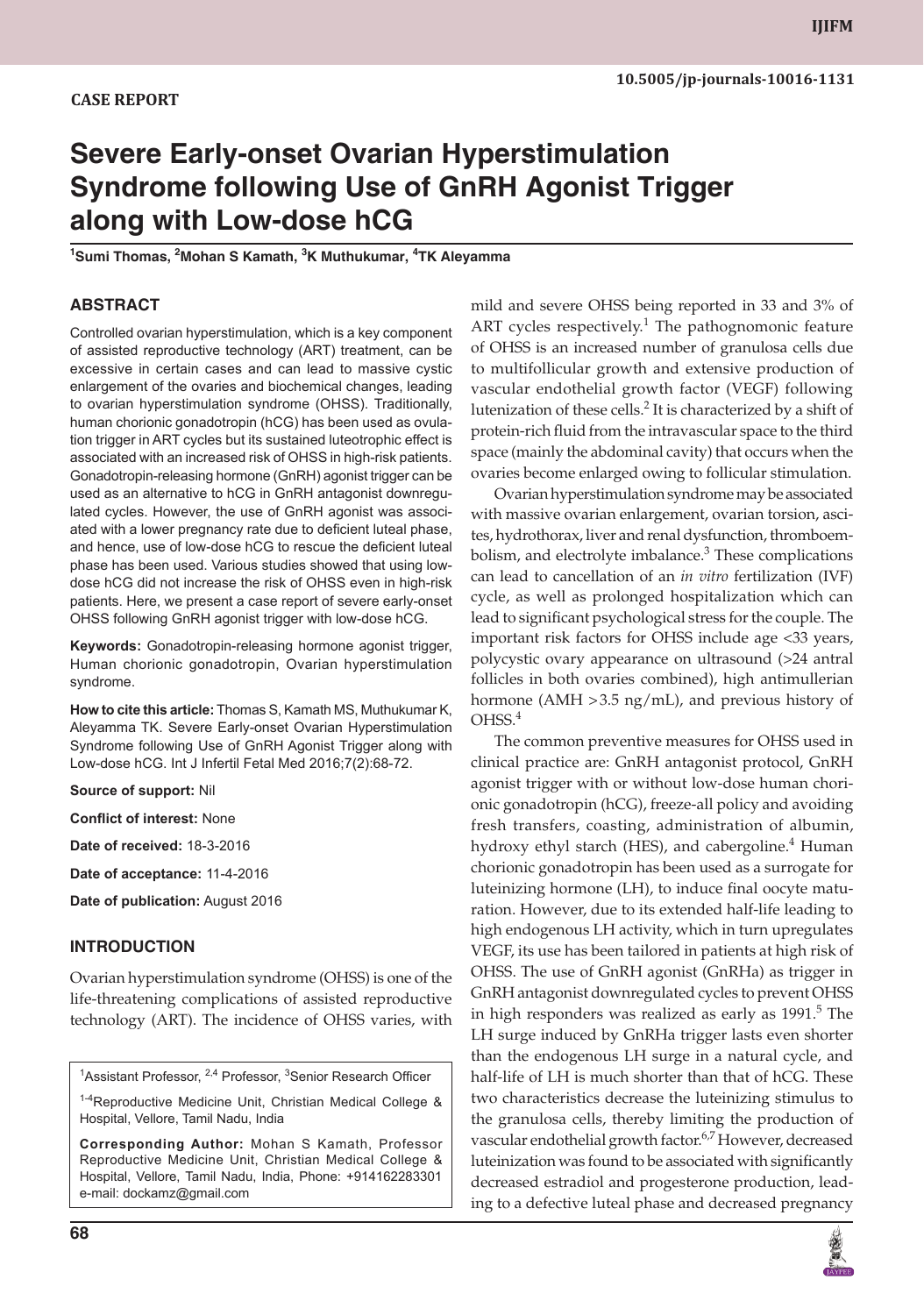rates compared to hCG trigger.<sup>8</sup> Various measures were undertaken to overcome this drawback, such as addition of low-dose hCG either as concomitant trigger (dual trigger) or one dose post oocyte retrieval (OR), along with additional dose of estradiol and progesterone in the luteal phase.9,10 Prior studies of GnRH agonist triggering combined with 1500 IU hCG post-OR have reported complete prevention of severe early OHSS and excellent pregnancy rates following fresh embryo transfer even in high-risk patients.<sup>6,7</sup> However, there were few cases of occurrence of early OHSS following GnRH trigger and low-dose  $hCG$  post-OR in literature.<sup>11</sup> We present a case report on severe early-onset OHSS after GnRH agonist trigger with low-dose hCG following oocyte pickup.

### **CASE REPORT**

A 42-year-old woman, married for 10 years, was evaluated for infertility along with her husband at reproductive medicine unit of a tertiary level hospital. She gave history of irregular cycles and was a known case of hypertension on antihypertensive. She was also on Tablet Eltroxin (75 µg) for hypothyroidism. On examination, her body mass index (BMI) was 30.7 kg/m<sup>2</sup> with normal general and pelvic examination findings. A transvaginal ultrasound report revealed polycystic ovaries (antral follicle count in each ovary >12) with a volume of 10  $\text{cm}^3$ each and an anterior wall myoma measuring  $5 \times 5$  cm which was close to the endometrial cavity. Her husband's semen analysis revealed normozoospermia. She was diagnosed as a case of polycystic ovarian syndrome according to the Rotterdam criteria. She had undergone multiple cycles of ovulation induction with clomiphene citrate elsewhere.

She underwent laparoscopic myomectomy and was advised ART in view of advanced age and anovulation. Pretreatment with combined oral contraceptive pills was done, and following onset of menstruation, controlled

ovarian hyperstimulation was started with 200 IU of recombinant follicle stimulating hormone (Recagon, Organon pharmaceuticals, Dublin, Ireland) in view of her age and high BMI. Multiple dose flexible antagonist (0.25 mg) regimen was followed. She underwent stimulation for 8 days and there were approximately 13 dominant follicles and another 8 intermediate follicles. When more than three follicles reached a diameter of 17 mm, GnRH trigger, 2 mg, subcutaneously (Injection Lupride, Sun Pharmaceuticals, India) was administered for final oocyte maturation after measuring the serum estradiol (E2) which was 15.7 nmol/L (4,276 pg/mL). She underwent ultrasound-guided transvaginal OR and a total of 20 metaphase II oocytes were retrieved. Injection hCG 2000 IU (Pregnyl, Organon Pharmaceuticals, Dublin, Ireland) intramuscularly and 500 mL of HES (6%) was administered prophylactically after OR. Intracytoplasmic sperm injection (ICSI) was performed and fertilization check revealed 15 fertilized oocytes the next day. The patient was advised to take high-protein diet and to maintain total fluid intake–output records. On postretrieval, day 2, she presented with complaints of severe abdominal discomfort and decreased urine output. Her blood pressure was 140/106 mm Hg, pulse rate and respiratory rate was 96/minute and 24/minute respectively. Her abdominal girth was 100 cm and body weight was 71 kg. Her blood investigations revealed hemoconcentration (packed cell volume – 43.6 gm %) and all other biochemical parameters like hepatic, renal functions tests, coagulation parameters, and electrolytes were normal (Table 1).

An ultrasound of the abdomen revealed bilateral enlarged ovaries (right ovarian size  $-11 \times 10.5 \times 9$  cm and left ovarian size –  $11 \times 11.6 \times 10$  cm) with significant ascites. The patient was diagnosed with severe earlyonset OHSS and admitted. Standard measures, such as intravenous fluid administration, analgesics, antiemetics, and prophylactic anticoagulation with low molecular

|                            | ັ       |        |        |       |       |       |        |
|----------------------------|---------|--------|--------|-------|-------|-------|--------|
|                            | Day 2   | Day 4  | Day 5  | Day 6 | Day 7 | Day 8 | Day 10 |
| Hematocrit (PCV %)         | 43.6    | 45.2   | 39.2   | 40.7  | 37.5  | 31    | 31.3   |
| Total WBC count (mm)       | 15,800  | 29,700 | 14,300 |       |       |       |        |
| Creatinine (mg%)           | 0.7     |        | 0.9    |       |       |       |        |
| SGOT (U/L)                 | 8       |        |        | 9     |       |       |        |
| SGPT (U/L)                 | 18      |        |        | 10    |       |       |        |
| T. Protein (g/dL)          | 5.4     |        |        | 4.0   |       |       |        |
| S. Albumin (g/dL)          | 3.3     |        |        | 2.4   |       |       |        |
| Na/K                       | 133/4.3 |        |        |       |       |       |        |
| T. Bilirubin (mg/dL)       | 0.22    |        |        | 0.27  |       |       |        |
| APTT (seconds)             | 32.4    |        |        |       |       |       |        |
| PT (seconds)               | 9.7     |        |        |       |       |       |        |
| <b>INR</b>                 | 0.89    |        |        |       |       |       |        |
| Alkaline phosphatase (U/L) | 118     |        |        | 99    |       |       |        |

**Table 1:** Blood investigations

International Journal of Infertility and Fetal Medicine, May-August 2016;7(2):68-72 **69**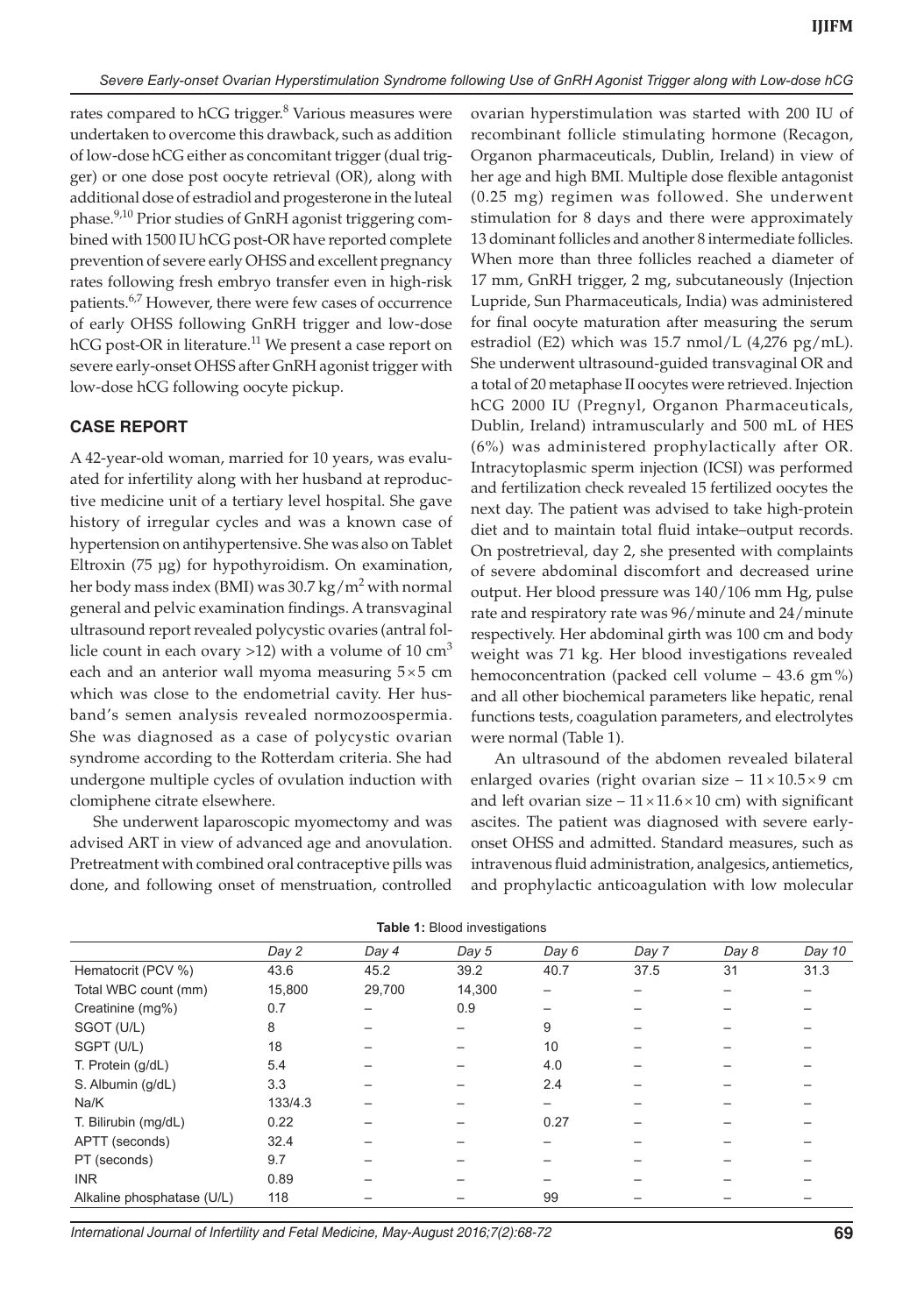weight heparin 2500 IU subcutaneously were initiated. She was also started on antibiotics in view of respiratory tract infection. In view of worsening abdominal distension and decreasing urine output, she underwent ultrasoundguided abdominal paracentesis on day 4 postretrieval. A total of 1.8 L of ascitic fluid was drained. The patient's symptoms were relieved temporarily. Her clinical and biochemical parameters were monitored on a daily basis. The patient was advised to wear elastic stockings along with high-protein diet intake and was transfused with four units of thawed plasma to replace the protein. A day later she again developed recurrence of abdominal distension and respiratory distress and a repeat paracentesis was carried out and further 2.5 L of fluid was drained out. Due to low albumin levels (2.9 gm/dL), she was transfused with additional four units of thawed plasma. Hematocrit was falling and other biochemical parameters remained stable. She was also started on Tablet Cabergolin 0.5 mg vaginally once daily and Injection Ganirelix 0.25 mg subcutaneously once daily, and the embryos were cryopreserved. Two days later, she again developed abdominal distension with reaccumulation of ascites and hence, underwent ultrasound-guided abdominal tapping for the 3rd time and 3 L of ascitic fluid was removed. She was again transfused with four units of thawed plasma. The patient's general condition started improving and biochemical parameters stabilized and hence, she was discharged on postretrieval day 11. In view of severe early-onset OHSS, a total of seven blastocysts were cryopreserved for frozen embryo transfer at a later date.

## **DISCUSSION**

Ovarian hyperstimulation syndrome is an iatrogenic complication following ovarian stimulation and multifollicular development. Early OHSS usually starts within 7 to 8 days after OR and is due to the luteinizing stimulus exerted by exogenous hCG, whereas late OHSS starts after the 8th day following OR and is related to the endogenous hCG following conception.

The use of antagonist protocol during ART cycle reduced OHSS incidence by 50%.<sup>12</sup> Further, antagonist protocol allows usage of GnRH agonist trigger for final oocyte maturation instead of hCG, further reducing the incidence of early OHSS to even lower levels.<sup>13</sup>

However, due to lower pregnancy rates following GnRH trigger, various strategies have been put forward to rescue the luteal phase with or without hCG activity. Shapiro et al<sup>10</sup> introduced the concept of dual trigger in which GnRHa and low-dose hCG was given as a combined trigger for final oocyte maturation, whereas Humaidan et al<sup>9</sup> used a modified luteal support in which following GnRHa trigger, one dose of low-dose

and hence do raise the small risk of OHSS even though the timing of hCG administration might differ. Various studies have suggested that the occurrence of early OHSS with this strategy is almost eliminated. A large prospective randomized trial evaluating the clinical effect of the use of GnRH agonist to trigger final oocyte maturation along with low-dose hCG post retrieval in normogonadotrophic women undergoing IVF/ICSI showed that early pregnancy loss rate was significantly reduced to a level comparable to that of standard hCGtriggered cycles and there were no cases of moderate or severe OHSS in the GnRH agonist group as compared with three cases in the hCG group, despite one-third of the patients in each group having >14 follicles >11 mm in diameter. $9$  Two reviews by Humaidan et al $^{14}$  and Youssef et al<sup>13</sup> showed that the use of GnRH agonist for triggering of final oocyte maturation compared to hCG was associated with a statistically significantly reduction in the incidence of OHSS. A randomized controlled multicenter study by Humaidan et al<sup>15</sup> where 60 women at risk of OHSS received 0.5 mg Buserelin (GnRHa) subcutaneously followed by a single bolus of 1500 IU hCG, intramuscular, post-OR and 58 women received 5000 IU hCG as standard trigger showed that there were no cases of OHSS in the group that received GnRHa with the low-dose hCG, whereas two cases of moderate lateonset OHSS occurred in group that received 5000 IU of hCG. Radesic et al<sup>7</sup> conducted a retrospective study in which 71 women who were at high risk of severe OHSS (≥14 follicles ≥12 mm) received an agonist trigger followed by hCG and single embryo transfer and found only one case of severe late-onset OHSS. Although GnRH agonist along with 1500 IU hCG luteal rescue protocol significantly decreases the risk of severe OHSS, this life-threatening complication can still occur in highrisk patients. Seyhan et al $11$  conducted a retrospective cohort study including 23 women who were at high risk of OHSS (according to the estradiol levels and/ or number of follicles more than 12 mm during stimulation). In their study, the mean estradiol level was 4891 + 2214 pg/mL and a mean number of >12 mm follicles were  $20 \pm 6$  on the day of ovulation triggering. They had taken additional preventive measures, like the use of metformin, coasting, dopamine agonist, and postponing fresh embryo transfer until day 5. However, six among 23 (26%) women developed severe OHSS. Five women had severe early OHSS and three of these five women did not have a fresh embryo transfer. They concluded that although there is strong evidence that GnRH agonist triggering in antagonist

cycles significantly decreases the risk of OHSS, a single

hCG was given for rescuing the luteal phase. Both the protocols, however, entail the use of low-dose hCG

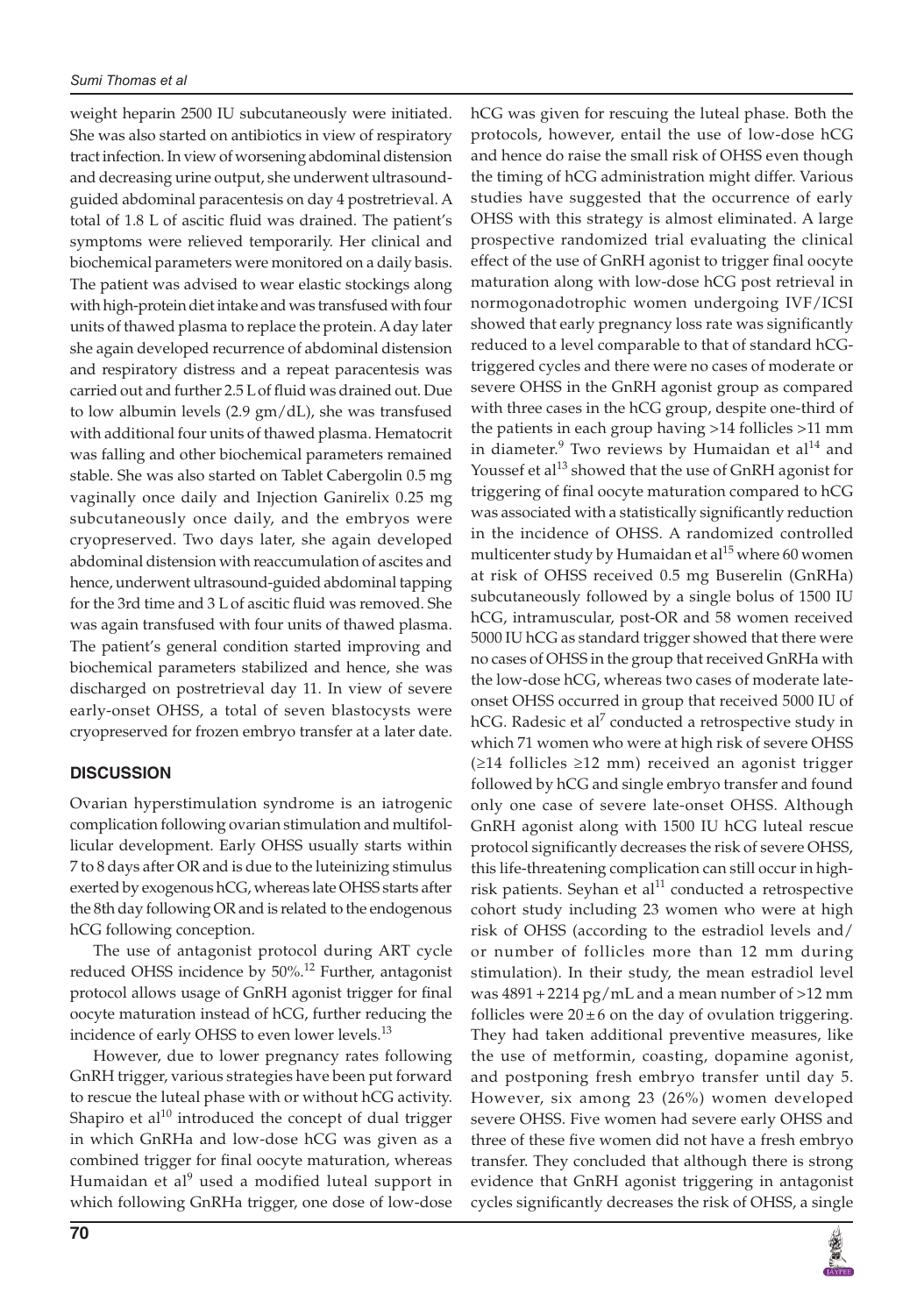1500 IU hCG injection which is used to rescue the luteal phase can trigger severe early OHSS in some patients. A segmented approach, including GnRH agonist trigger in antagonist cycle without low-dose hCG along with freeze-all strategy has been recommended for complete prevention of early and late OHSS.<sup>11,16</sup> However, this approach may also lead to rare OHSS as shown by Fatemi et al<sup>17</sup> and Gurbuz et al<sup>18</sup> where they reported few cases of severe early onset OHSS in spite of the segmented approach. However, in the case report by Gurbuz et al, two among the three cases received high dose of gonadotropin (225–300 IU).

Our case report also shows that high-risk patients can develop severe early-onset OHSS following GnRH agonist trigger with low-dose hCG. Hence, it would be appropriate to avoid hCG injection altogether in patients deemed to be at very high risk. Many times in practice, administration of hCG post OR is used in moderate to high-risk cases like in our case. Though it seems prudent to altogether omit low-dose hCG, but such decision would mean complete reliance on freezeall strategy and subsequent transfer at a later date. However, sometimes surprisingly poor fertilization and embryo development may make a case for fresh embryo transfer than cryopreservation, hence the clinician tends to use low-dose hCG for additional luteal support when GnRHa trigger is administered, to avoid forgoing the option of fresh transfer altogether. Also freeze-all strategy needs a very reliable cryopreservation program. It will be worth exploring if the decision for administering the low-dose hCG can be deferred until next day morning (day 1) when the fertilization status is known and clinician can omit the hCG administration altogether if the report is on expected line and commit for freeze-all policy more confidently.

The aim of this report was to alert clinicians regarding the risk of early-onset OHSS in moderate- to high-risk patients with the use of concomitant low-dose hCG. There is definitely a need to consider freeze-all policy and withhold the use of low-dose hCG in patients with high risk of OHSS. However, there is also a need to evolve a system of categorizing OHSS risk patients into moderate and high risk. This will help in deciding which group of patients needs freeze-all policy (without any exposure to exogenous and endogenous hCG) and which can be offered combined GnRHa and single lowdose hCG rescue.

### **REFERENCES**

 1. Papanikolaou EG, Pozzobon C, Kolibianakis EM, Camus M, Tournaye H, Fatemi HM, Van Steirteghem A, Devroey P. Incidence and prediction of ovarian hyperstimulation syndrome in women undergoing gonadotropin-releasing hormone antagonist *in vitro* fertilization cycles. Fertil Steril 2006 Jan;85(1):112-120.

- 2. Soares SR, Gomez R, Simon C, Garcia-Velasco JA, Pellicer A. Targeting the vascular endothelial growth factor system to prevent ovarian hyperstimulation syndrome. Hum Reprod Update 2008 Jul-Aug;14(4):321-333.
- 3. Delvigne A, Rozenberg S. Review of clinical course and treatment of ovarian hyperstimulation syndrome (OHSS). Hum Reprod Update 2003 Jan-Feb;9(1):77-96.
- 4. Humaidan P, Quartarolo J, Papanikolaou EG. Preventing ovarian hyperstimulation syndrome: guidance for the clinician. Fertil Steril 2010 Jul;94(2):389-400.
- 5. Imoedemhe DA, Chan RC, Sigue AB, Pacpaco EL, Olazo AB. A new approach to the management of patients at risk of ovarian hyperstimulation in an in vitro fertilization programme. Hum Reprod 1991 Sep;6(8):1088-1091.
- 6. Humaidan P. Luteal phase rescue in high-risk OHSS patients by GnRHa triggering in combination with low-dose hCG: a pilot study. Reprod Biomed Online 2009 May;18(5): 630-634.
- 7. Radesic B, Tremellen K. Oocyte maturation employing a GnRH agonist in combination with low-dose hCG luteal rescue minimizes the severity of ovarian hyperstimulation syndrome while maintaining excellent pregnancy rates. Hum Reprod 2011 Oct;26(12):3437-3442.
- 8. Fauser BC, de Jong D, Olivennes F, Wramsby H, Tay C, Itskovitz-Eldor J, van Hooren HG. Endocrine profiles after triggering of final oocyte maturation with GnRH agonist after cotreatment with the GnRH antagonist ganirelix during ovarian hyperstimulation for *in vitro* fertilization. J Clin Endocrinol Metab 2002 Feb;87(2):709-715.
- 9. Humaidan P, Ejdrup Bredkjær H, Westergaard LG, Yding Andersen C. 1,500 IU human chorionic gonadotropin administered at oocyte retrieval rescues the luteal phase when gonadotropin-releasing hormone agonist is used for ovulation induction: a prospective, randomized, controlled study. Fertil Steril 2010 Feb;93(3):847-854.
- 10. Shapiro BS, Daneshmand ST, Garner FC, Aguirre M, Hudson C. Comparison of "triggers" using leuprolide acetate alone or in combination with low-dose human chorionic gonadotropin. Fertil Steril 2011 Jun;95(8):2715-2717.
- 11. Seyhan A, Ata B, Polat M, Son WY, Yarali H, Dahan MH. Severe early ovarian hyperstimulation syndrome following GnRH agonist trigger with the addition of 1500 IU hCG. Hum Reprod 2013 Apr;28(9):2522-2528.
- 12. Al-Inany HG, Youssef MA, Aboulghar M, Broekmans F, Sterrenburg F, Smit J, Abou-Setta AM. Gonadotrophinreleasing hormone antagonists for assisted reproductive technology. Cochrane Database Syst Rev 2011 May 11;(5):CD001750.
- 13. Youssef MA, Van der Veen F, Al-Inany HG, Mochtar MH, Griesinger G, Nagi Mohesen M, Aboulfoutouh I, van Wely M. Gonadotropin-releasing hormone agonist versus hCG for oocyte triggering in antagonist-assisted reproductive technology. Cochrane Database Syst Rev 2014 Oct;(10):CD008046.
- 14. Humaidan P, Kol S, Papanikolaou EG. GnRH agonist for triggering of final oocyte maturation: time for a change of practice? Hum Reprod Update 2011 Mar;17(4):510-524.
- 15. Humaidan P, Polyzos NP, Alsbjerg B, Erb K, Mikkelsen AL, Elbaek HO, Papanikolaou EG, Andersen CY. GnRHa trigger and individualized luteal phase hCG support according to